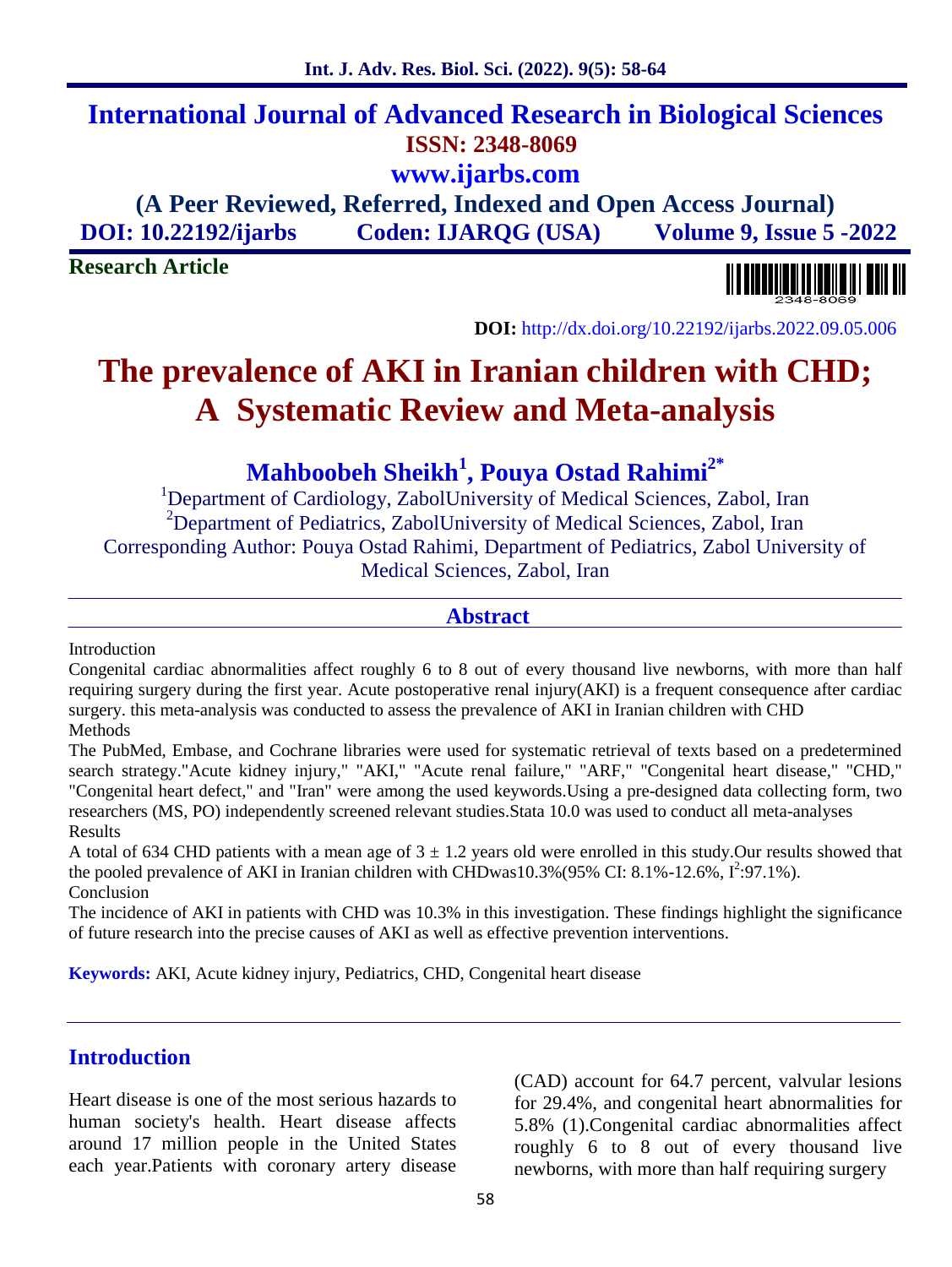during the first year (2).Congenital heart disease prevalence varies by nation, with 6.61 per thousand live births in the United States, 3.17 in the United Kingdom, 1.95 in Finland, 6.18 in Denmark, 3.57 in Sweden, 4.31 in Australia, and 12.5 per 1000 live births in Canada.Unfortunately, there are no good statistics on the frequency and incidence of congenital cardiac disease in Iran due to a lack of registration (3). Children's mortality and surgical age have dropped in recent years due to substantial breakthroughs in cardiac surgery and postoperative care (4).So far, 45 congenital cardiac illnesses have been identified, with ventricular septal defect (VSD) (20-25%), atrial septal defect (ASD) (8-13%), open arterial duct (PDA) (6-11%), and aortic coarctation (75%) being the most prevalent (5).Nearly a third of operations, according to research, are diagnosed with at least one ailment (6). These methods may cause cardiac, lung, gastrointestinal, brain, blood, renal, and other negative effects and death.Complications are more likely to arise during or after open-heart surgery due to pulmonary bypass cardiomyopathy (CPB), which has various effects on different body organs (5).A cardiovascular pump (CPB) is used in over 400,000 open heart operations across the world, with about 6% of those being children (7).Identifying the processes, incidence, and risk factors play a key role in effectively controlling these complications and improving the operation's prognosis.Acute postoperative renal impairment (AKI), a frequent consequence after cardiac surgery (8), is a clinical condition defined by water, electrolyte, and acid-base balance, as well as the buildup of nitrogenous wastes, as a result of a fast loss in glomerular filtration capacity (9).AKI affects 70-2.7 percent of CHD patients who have cardiac surgery (10,11). The variable frequency of AKI in CHD patients might be due to changes in patient demographic, sample size, and criteria for recognizing and categorizing AKI among studies.AKI can also lead to extended mechanical ventilation and hospitalization and a high risk of morbidity and death (12-15).Several prior systematic investigations and meta-analyses mostly looked at the incidence of AKI in patients with total hip arthroplasty (16) or heart transplantation (17); however, there was no metaanalysis evaluating AKI incidence in CHD patients among the relevant studies.As a result, this meta-analysis was conducted to assess the prevalence of AKI in Iranian children with CHD.

## **Methods**

### **Search strategy**

The PubMed, Embase, and Cochrane libraries were used for systematic retrieval of texts based on a predetermined search strategy."Acute kidney injury," "AKI," "Acute renal failure," "ARF," "Congenital heart disease," "CHD," "Congenital heart defect," and "Iran" were among the used keywords.The deadline for recovery was April 20, 2022. Furthermore, a manual search for possible research relevant to the references of the papers supplied was done.

### **Selection criteria**

The study comprised the following sorts of studies: (1) those include Iranian children with CHD who have had heart surgery but have never had a kidney transplant (2).As a consequence of the study, some studies reported the incidence of AKI. (3) Those who diagnosed AKI using the RIFLE, AKIN, and KDIGO diagnostic criteria. And (4) cohort studies, whether prospective or retrospective.(1) Reviews, letters, or comments, and (2) research that featured the most recent or comprehensive information among repeated or numerous studies that utilized the same data were removed.

## **Data extraction**

Using a pre-designed data collecting form, two researchers (MS, PO) independently screened relevant studies.The first author's name, year of publication, research field, time of employment, age, sample size, kind of retrieval, type of operation, and definition of AKI were all included in the study. Any discrepancies were addressed by a discussion with two additional researchers once the data was extracted.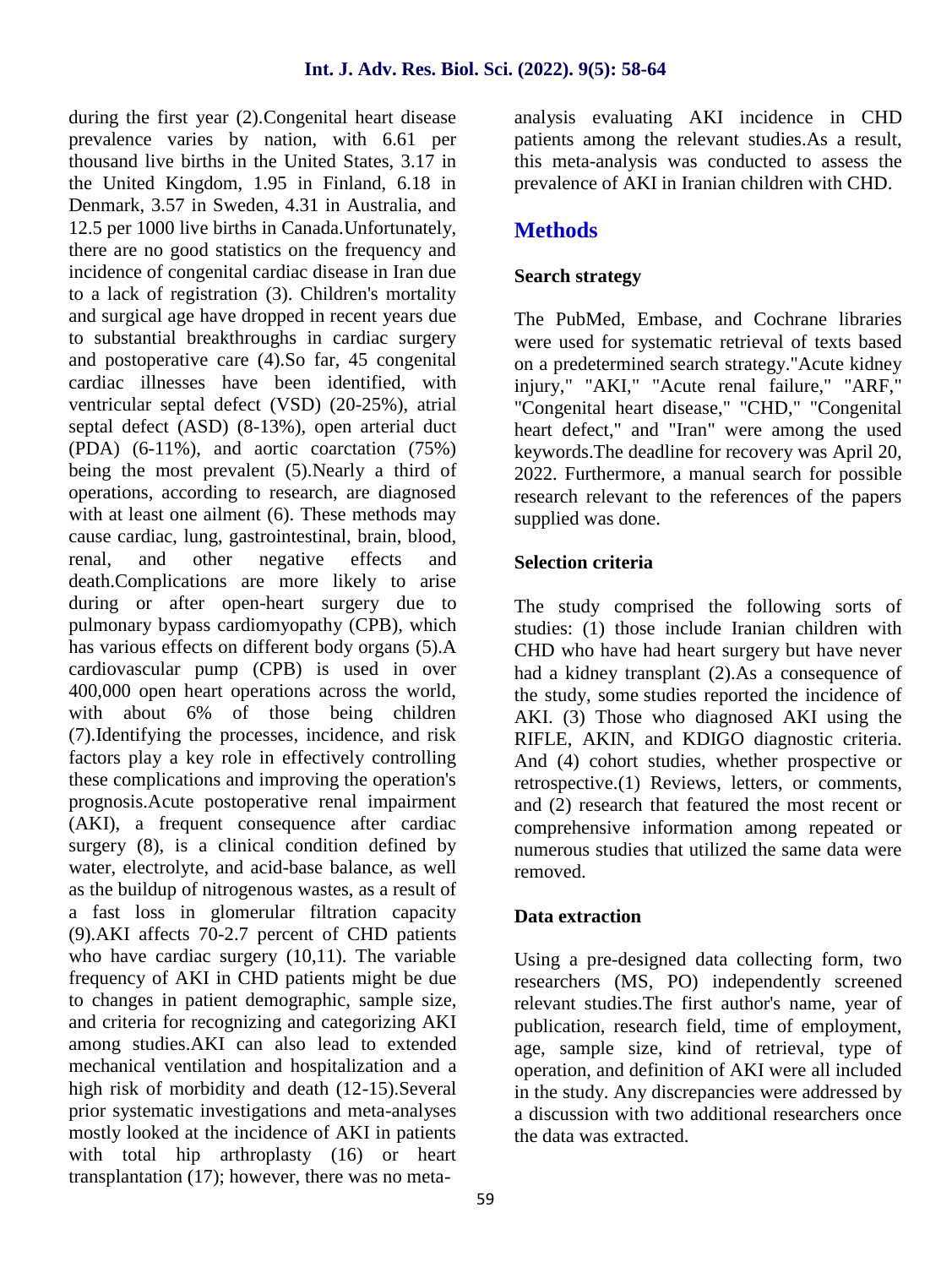#### **Methodological quality assessment**

The methodological characteristics of the included studies were assessed using the Health Research Agency and the Recommended Quality Scale (18). The scale assigns a 0 to 11-point final score to research based on an 11-item checklist. Low, medium and high-quality procedures were assigned to studies with scores of less than 4, between 4 and 7, and  $>$  7.

#### **Statistical analyses**

Stata 10.0 was used to conduct all meta-analyses (Stata Corporation, College Station, TX, USA). The effect value was calculated using incidence rates with 95 percent confidence intervals (CIs).The Cochrane Q test (19) and the I2 test were used to determine study heterogeneity (20).When the P-value of the Q statistic was less than 0.05 or the value of I2 was greater than 50%, statistically significant heterogeneity across the studies was evaluated, and the results were integrated using a meta-analysis random-effects model. The fixed-effects model was utilized in the other cases. To investigate the link between these parameters and the research outcome, subgroup analysis was done based on study location, kind of surgery, type of cohort, age, and AKI criteria. Furthermore, in the meta-analysis, diffusion bias is likely to lead to the impacts of smaller studies, with smaller studies showing bigger therapeutic benefits. The Egger test is a statistical test for minor study effects that can uncover rising bias as the number of trials using a linear regression model grows (21,22).The Egger test was used to assess emission bias in this investigation. The significance of P<0.05 values was statistically significant.

### **Results**

Figure 1 depicts the outcomes of the article retrieval and screening procedure. PubMed  $(n =$ 170), Embase ( $n = 105$ ), and other databases yielded a total of 619 citations. A total of 100 duplicate articles were eliminated from the database. After reading the entire material, 39 articles remained. In addition, 35 papers were removed because they were duplicate research or did not provide the expected results. Ultimately, three publications were chosen to be included in the meta-analysis. The features of three investigations, published between 2013 and 2017, and distributed throughout Tehran, Jahrom, and Mashhad, are shown in Table 1.A total of 634 CHD patients with a mean age of  $3 \pm 1.2$  years old were enrolled in this study. Out of three included studies, one belonged to Tehran, one to Mashhad and one to Jahrom. Two of the included studies were prospective and one was retrospective.

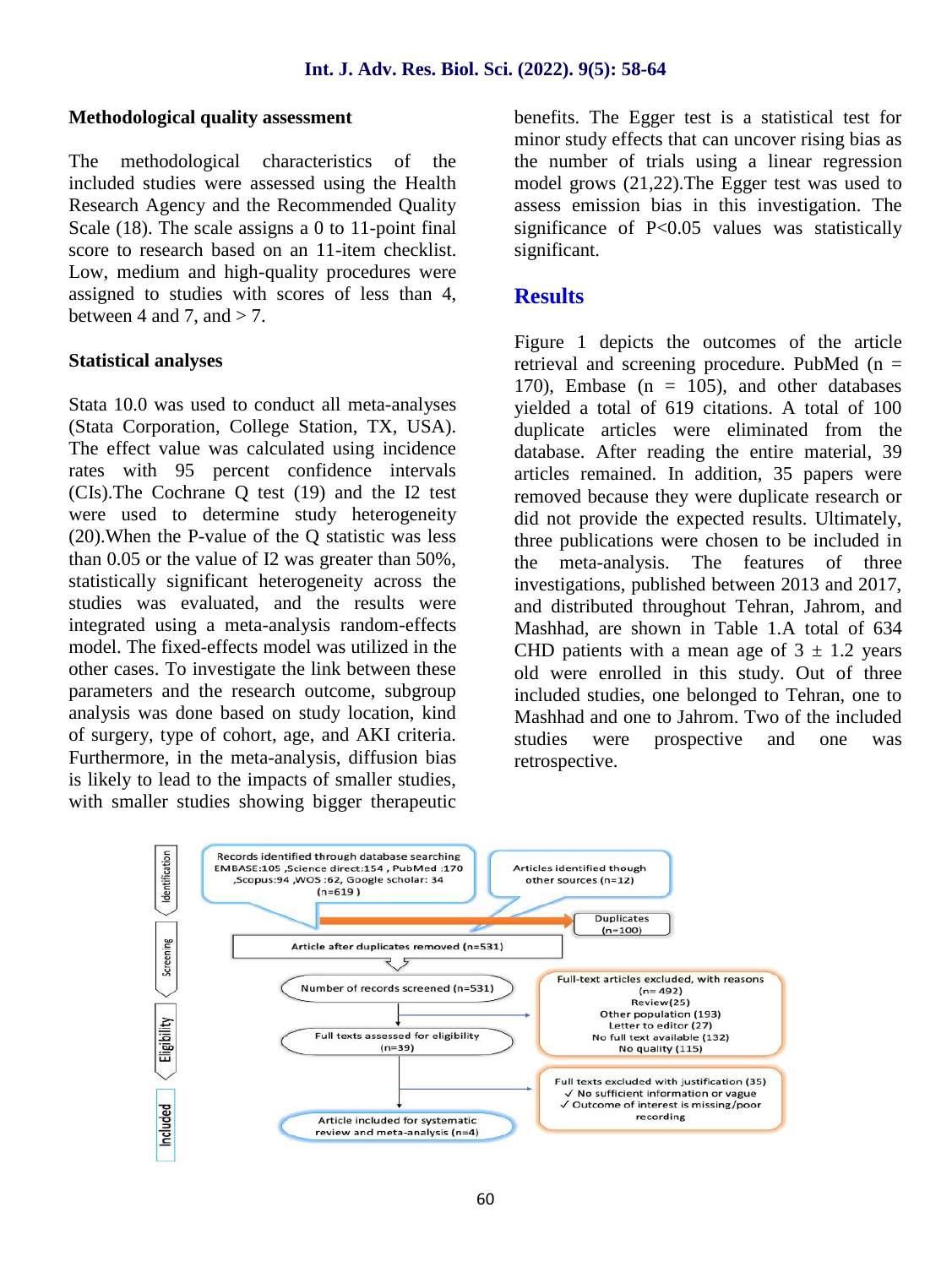#### **Int. J. Adv. Res. Biol. Sci. (2022). 9(5): 58-64**

| Author              | Mean Age        | Female/Male | Sample<br>Size | City    | year | Prevalence | Design        |
|---------------------|-----------------|-------------|----------------|---------|------|------------|---------------|
| Roodpeyma<br>et al. | $4.5 \pm 4.9$   | 95/107      | 202            | Tehran  | 2013 | $4(6.8\%)$ | prospective   |
| Mirzaei et<br>al.   | $3.65 \pm 4.47$ | 99/104      | 113            | Jahrom  | 2015 | 3.9%       | retrospective |
| Amini et al         | $3.64 \pm 3.35$ | 260/259     | 319            | Mashhad | 2017 | 150(28.9)  | prospective   |

Figure1.Prisma Flow Diagram

Table 1. Characteristics of the included studies evaluating the prevalence of AKI among children with CHD . metan P se, label(namevar=Author, yearvar=Year) fixed

| Study           | ES    | [95% Conf. Interval] |       | % Weight |  |
|-----------------|-------|----------------------|-------|----------|--|
| Roodpewm (2013) | 0.070 | 0.035                | 0.105 | 40.93    |  |
| Mirzaei (2015)  | 0.040 | 0.004                | 0.076 | 38.74    |  |
| Amini (2017)    | 0.290 | 0.240                | 0.340 | 20.33    |  |
| I-V pooled ES   | 0.103 | 0.081                | 0.126 | 100.00   |  |

Heterogeneity chi-squared =  $69.32$  (d.f. = 2)  $p = 0.000$ I-squared (variation in ES attributable to heterogeneity) = 97.1%

Test of  $ES=0$  :  $z=$  $9.00 p = 0.000$ 

Figure 2. Meta-analysis of the prevalence of AKI in Iranian children with CHD

#### **Methodological quality assessment**

The source of information, inclusion and exit criteria, patient recruitment duration, data collection thoroughness, and so on were all supplied in all research. Most of the studies included, however, lacked information confounding assessment, missing data processing, and follow-up clarity. All of the studies that were included were of excellent quality.

#### **Meta-analyysis of the prevalence of AKI in Iranian children with CHD**

Our results showed that the pooled prevalence of AKI in Iranian children with CHDwas10.3%(95% CI: 8.1%-12.6%,  $I^2$ :97.1%).(figure 2)

#### **Discussion**

The incidence of AKI in individuals with CHD was 38.4% in this meta-analysis. However, there was no significant difference in the incidence of AKI between men and women.AKI was also seen in other types of surgery, such as full hip arthroplasty (6.3 percent) [23], heart transplantation (47.1 percent) [24], and liver transplantation (40.8 percent) [25], according to previous meta-analyses.AKI was found to be between 30 and 45 percent in patients with CHD, which was greater than other forms of surgery.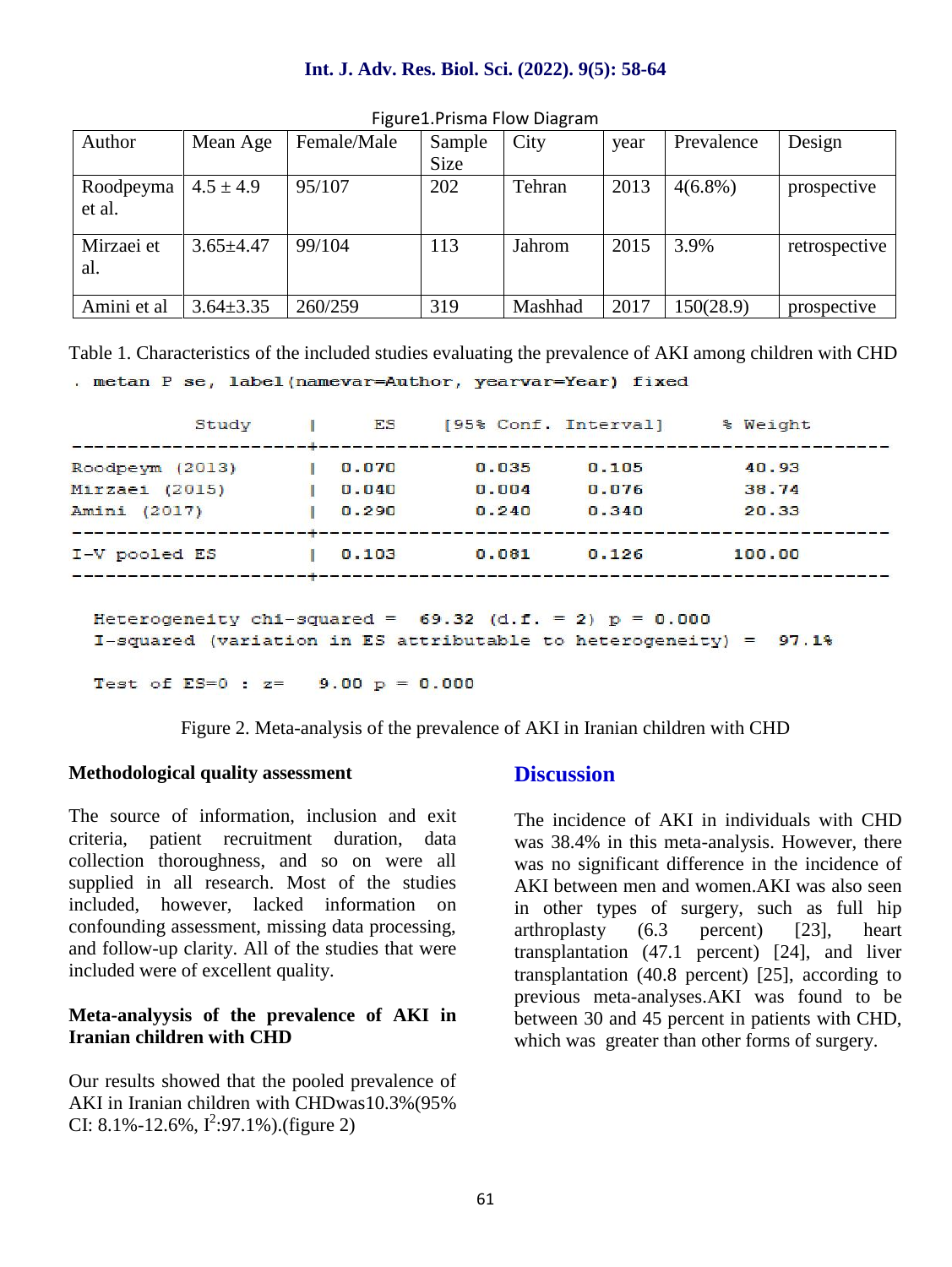Different clinical viewpoints and economic costs can be blamed for differences in surgery estimations.AKI following congenital heart surgery is usually associated with cardiopulmonary bypass (CPB), young age, preoperative AKI, preoperative mechanical ventilation, and preoperative peritoneal dialysis [26, 27, and 28].AKI is also a substantial risk factor for poor long-term outcomes, such as chronic kidney disease and end-stage renal disease, according to the evidence [29].As a result of these findings, improved techniques for AKI prediction and patient risk classification, as well as better preventative efforts, are needed.

A susceptible population of patients is seen in infants receiving surgery for congenital cardiac disease. Small kidneys in preoperative renal ultrasonography may allow early diagnosis of high-risk neonates, and certain other risk factors may be adjusted, according to the research.To reduce the risk of AKI and perhaps FOL, it may  $\frac{3}{2}$ be required to address modifiable risk variables such as preoperative aminoglycoside exposure, selective brain perfusion, and CPB time [30].Furthermore, PD catheters may be implanted during surgery if ultrasonography identifies the kidneys of newborns with tiny kidneys prior to surgery.Mirzaei et al. made an attempt. Renal problems are the most prevalent postoperative complication in children with congenital heart

disease, according to their research. Blood urea (41.4 percent) and hematuria (27.1 percent) were  $\frac{1}{2}$ the most common renal consequences.After cardiopulmonary bypass, hemoglobin urea and hematuria are common [31]. Due to hemolysis, blood urea is frequently formed during bypass.Hemolysis can occur as a result of prolonged bypass, cardiotomy suction, or severe pump blockage, resulting in elevated hemoglobin levels. Hemoglobin in urine is toxic to the renal tubules and can cause the tubules to generate negatively charged proteins [32].Renal failure was the following consequence, which occurred in 3.9 percent of patients. The incidence of renal failure in children following cardiac surgery was less than 10% in numerous studies, including

Hernik et al. (2011) (6%) and Rigden et al. (1996) (5.3%) [33,34].

## **Conclusion**

The incidence of AKI in patients with CHD was 10.3%in this investigation. These findings highlight the significance of future research into the precise causes of AKI as well as effective prevention interventions.

## **References**

- 1. Mangano, D. T. (1995). Perioperative assessment of the patient with cardiac disease. CurrOpinCardiol, 10(5), 530-542. http://dx.doi.org/10.1097/00001573- 199509000-00016
- 2. Benson, D. W. (1989). Changing profile of congenital heart disease. Pediatrics, 83(5), 790-1.
- Zeinaloo, A. A., Tadbir, A., &Tavako, L. M. (2002). Congenital Heart Disease in Children's hospital medical center: A Cross-Sectional study 2000 - 2001. Tehran Univ Med J., 60(1), 76-81.
- 4. Sheikh M, Ostadrahimi P, Salarzaei M, Parooie F. Cardiac Complications in Pregnancy: A Systematic Review and Meta-Analysis of Diagnostic Accuracy of BNP and N-Terminal Pro-BNP. Cardiology and Therapy. 2021 Dec;10(2):501-14
- 5. Behrmans, R. E., &kleigman, R. M. (2004). Nelson Textbook of Pediatrics (17th ed., Chapter 417, 418). Philadelphia, PA: WB Saunders Co.
- 6. Benavidez, O. J., Gauvreau, K. G., Nido, P. D., Bacha, E., & Jenkins, K. J. (2007). Complications and Risk Factors for Mortality during Congenital Heart Surgery Admissions. Ann Thorac Surg, 84(1), 147- 55.

http://dx.doi.org/10.1016/j.athoracsur.200 7.02.048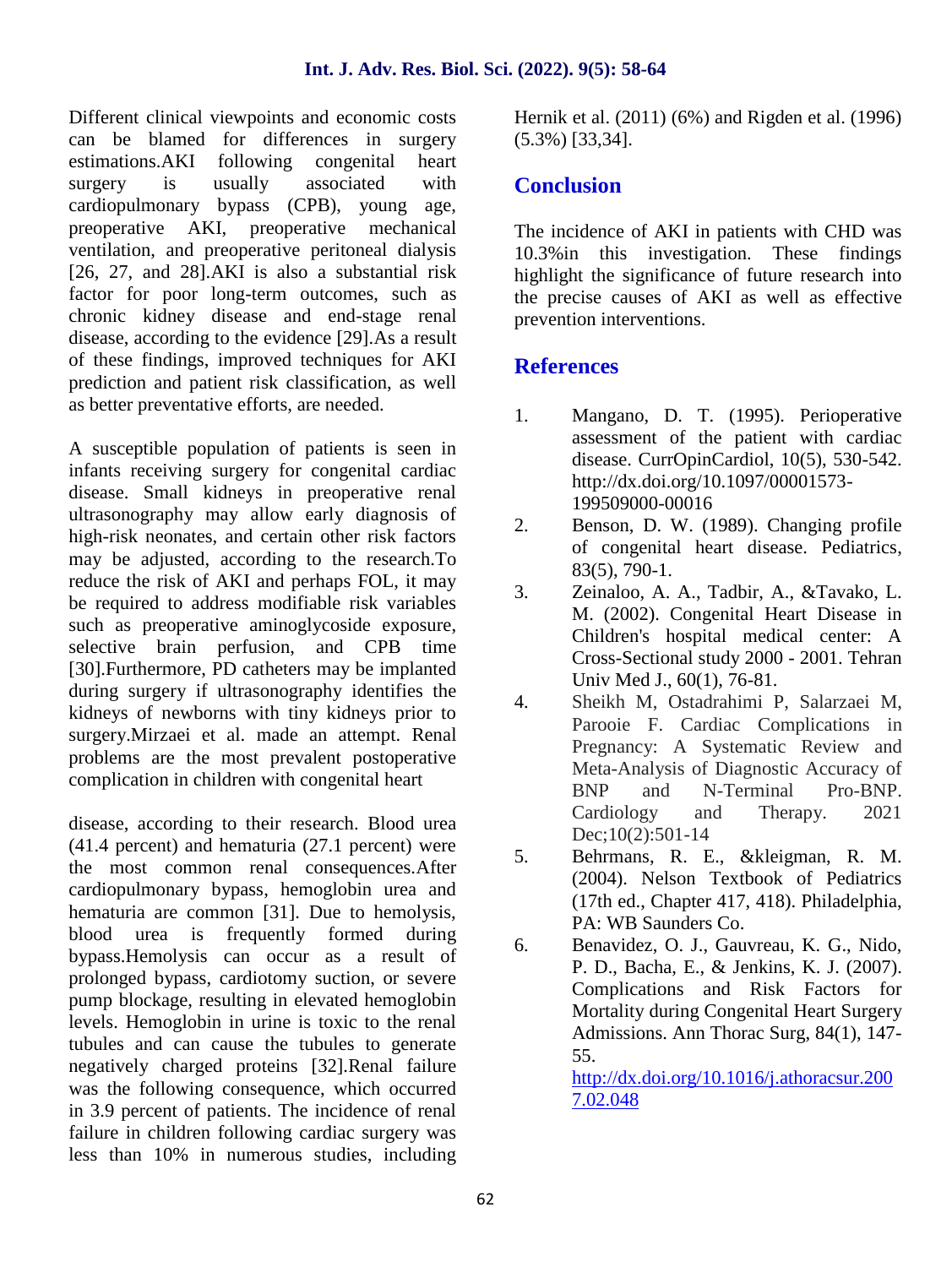- 7. Hill, A. G., Groom, R. C., & Bechara, F. (1990). Pediatric Perfusion Survey II: Expanded multivariate data analysis, proceeding of the. American Academy of Cardiovascular perfusion, 12, 96.
- 8. Silva ABV, Cavalcante AMRZ, Taniguchi FP. Survival and Risk Factors Among Dialytic Acute Kidney Injury Patients After Cardiovascular Surgery. Braz J Cardiovasc Surg. 2018;33:3.
- 9. Bellomo R, Kellum JA, Ronco C. Acute kidney injury. Lancet. 2012;380(9843): 756–66.
- 10. Garcia RU, Balakrishnan PL, Aggarwal S. Does obesity affect the short-term outcomes after cardiothoracic surgery in adolescents with congenital heart disease? Cardiol Young. 2020:1–5.
- 11. Ueno K, Shiokawa N, Takahashi Y, Nakae K, Kawamura J, Imoto Y, Kawano Y. Kidney disease: improving global outcomes in neonates with acute kidney injury after cardiac surgery. Clin Exp Nephrol. 2020;24(2):167–73.
- 12. Aydin SI, Seiden HS, Blaufox AD, Parnell VA, Choudhury T, Punnoose A, Schneider J. Acute kidney injury after surgery for congenital heart disease. Ann Thorac Surg. 2012;94(5):1589–95.
- 13. Sheikh M, Mahabadi BS, Ostadrahimi P. Infective endocarditis in Iranian children: A systematic review and meta-analysis in three age groups. Int. J. Adv. Res. Biol. Sci. 2019;6(5):110-7.
- 14. Van Driest SL, Jooste EH, Shi Y, Choi L, Darghosian L, Hill KD, Smith AH, Kannankeril PJ, Roden DM, Ware LB. Association between early postoperative 23. acetaminophen exposure and acute kidney injury in pediatric patients undergoing cardiac surgery. JAMA Pediatr. 2018;172(7):655–63.
- 15. Bellos I, Iliopoulos DC, Perrea DN. Association of postoperative fluid overload with adverse outcomes after congenital heart surgery: a systematic review and dose-response meta-analysis. Pediatr Nephrol. 2020:1–11.
- 16. Thongprayoon C, Kaewput W, Thamcharoen N, Bathini T, Watthanasuntorn K, Salim SA, Ungprasert P, Lertjitbanjong P, Aeddula NR, Torres- Ortiz A. Acute kidney injury in patients undergoing Total hip Arthroplasty: a systematic review and meta-analysis. J Clin Med. 2019;8(1):66.
- 17. Sheikh M, Ostadrahimi P. Cardiovascular Malformations in Iranian Infants of Diabetic Mothers: A systematic review and meta-analysis. Int. J. Curr. Res. Med. Sci. 2020;6(6):26-32.
- 18. A R, C D, A C, al e: Celiac Disease. Rockville (MD): Agency for Healthcare Research and Quality (US),Appendix D. Quality Assessment. http:// wwwncbinlmnihgov/books/NBK35156/?r eport=classic 2004.
- Lau J, Ioannidis J, Schmid C, Ioannidis JP, Schmid CH. Quantitative synthesis in systematic reviews. Ann Intern Med. 1997;127(9):820–6.
- 20. Huedo-Medina TB, Sánchez-Meca J, Marín-Martínez F, Botella J. Assessing heterogeneity in meta-analysis: Q statistic or I 2 index? Psychol Methods. 2006;11(2):193–206.
- 21. Schneck A. Examining publication bias-a simulation-based evaluation of statistical tests on publication bias. PeerJ. 2017;5:e4115.
- 22. Sterne JA, Gavaghan D, Egger M. Publication and related bias in meta analysis: power of statistical tests and prevalence in the literature. J Clin Epidemiol. 2000;53(11):1119–29.
- Thongprayoon C, Kaewput W, Thamcharoen N, Bathini T, Watthanasuntorn K, Salim SA, Ungprasert P, Lertjitbanjong P, Aeddula NR, Torres- Ortiz A. Acute kidney injury in patients undergoing Total hip Arthroplasty: a systematic review and meta-analysis. J Clin Med. 2019;8(1):66.
- Thongprayoon C, Lertjitbanjong P, Hansrivijit P, Crisafio A, Mao MA, Watthanasuntorn K, Aeddula NR, Bathini T, Kaewput W, Cheungpasitporn W.